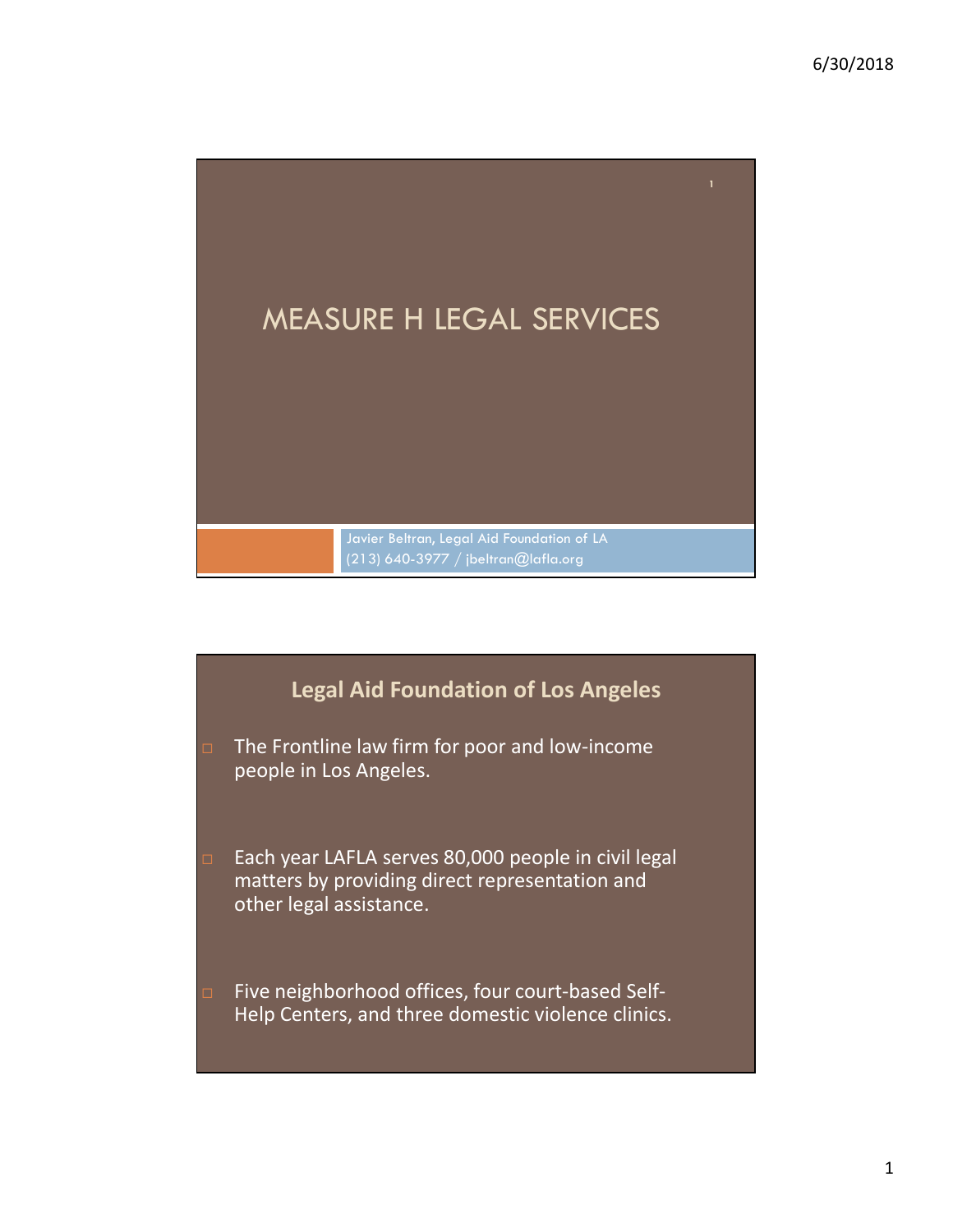



2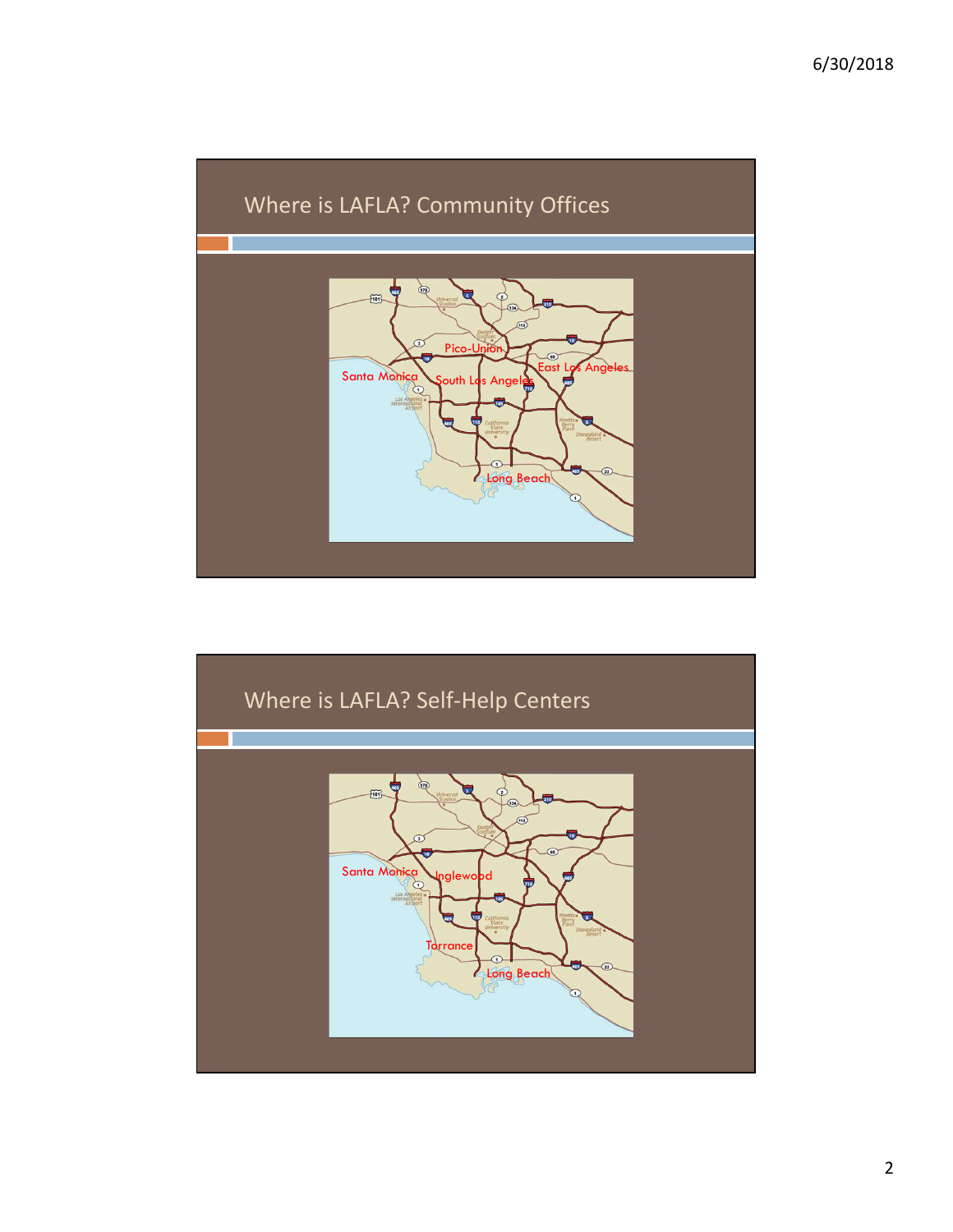

## Legal Aid Foundation of Los Angeles Some of the Services LAFLA provides:

- **Eviction Defense**
- □ Subsidized Housing Issues
- Government Benefits
- □ Family Law/Domestic Violence
- Immigration
- **Employment**
- Expungements
- □ Student Loans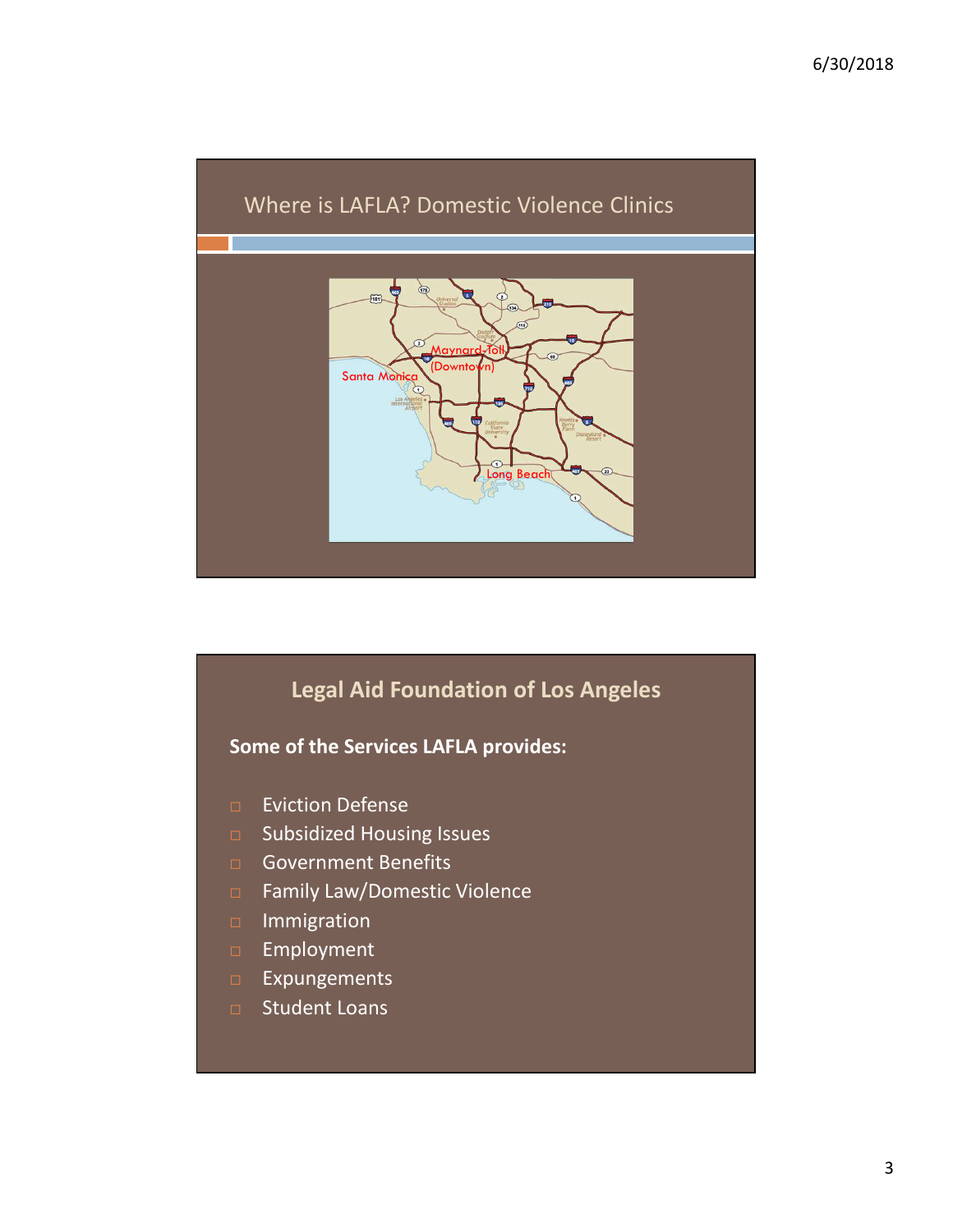

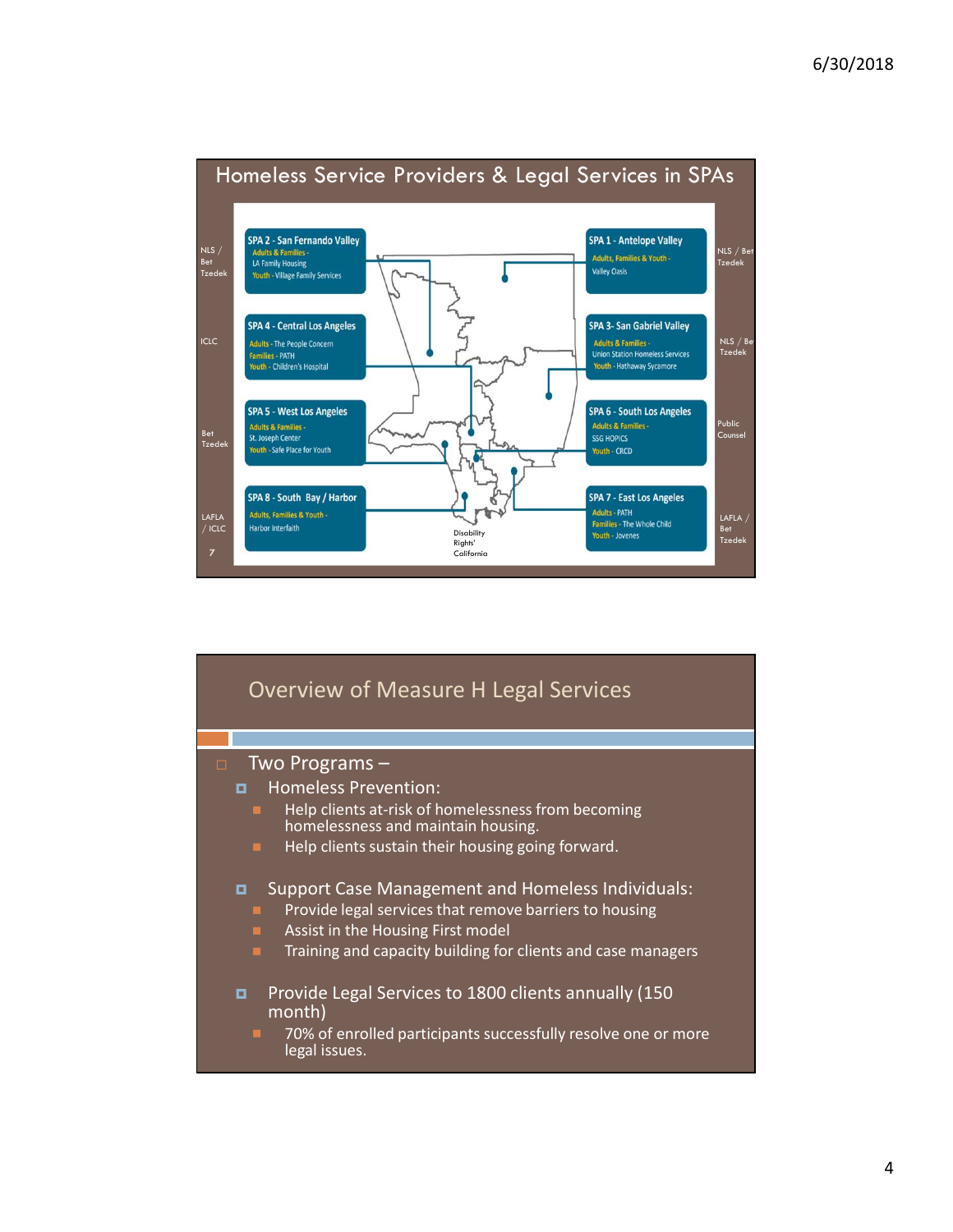## Referrals

- $\Box$  All clients must be referred through CES participating agency
- **Providers screen for eligibility and refer to legal** provider
- Legal service provider accept referral unless in rare case "decidedly unlikely to prevail on the merits"
- $\Box$  Individualized legal services plan to obtain/preserve housing
- $\Box$  Legal matter resolved within one year
- $\Box$  CBEST clients are referred to existing collaborative agency

## Legal Services to Be Provided

- **Eviction prevention**
- $E$  Expungement of criminal records
- $\Box$  Birth Certificate advocacy
- $\Box$  Landlord/tenant dispute resolution
- Government benefits (not SSI, VA, or CAPI)
- Reasonable accommodations
- □ Minor immigration issues (U Visas, VAWA, etc.)
- $\Box$  Dealing with financial debt
- $\Box$  Subsidized housing access
- **Professional licenses and identification**
- **In** Whatever else to end or prevent homelessness or remove barriers to housing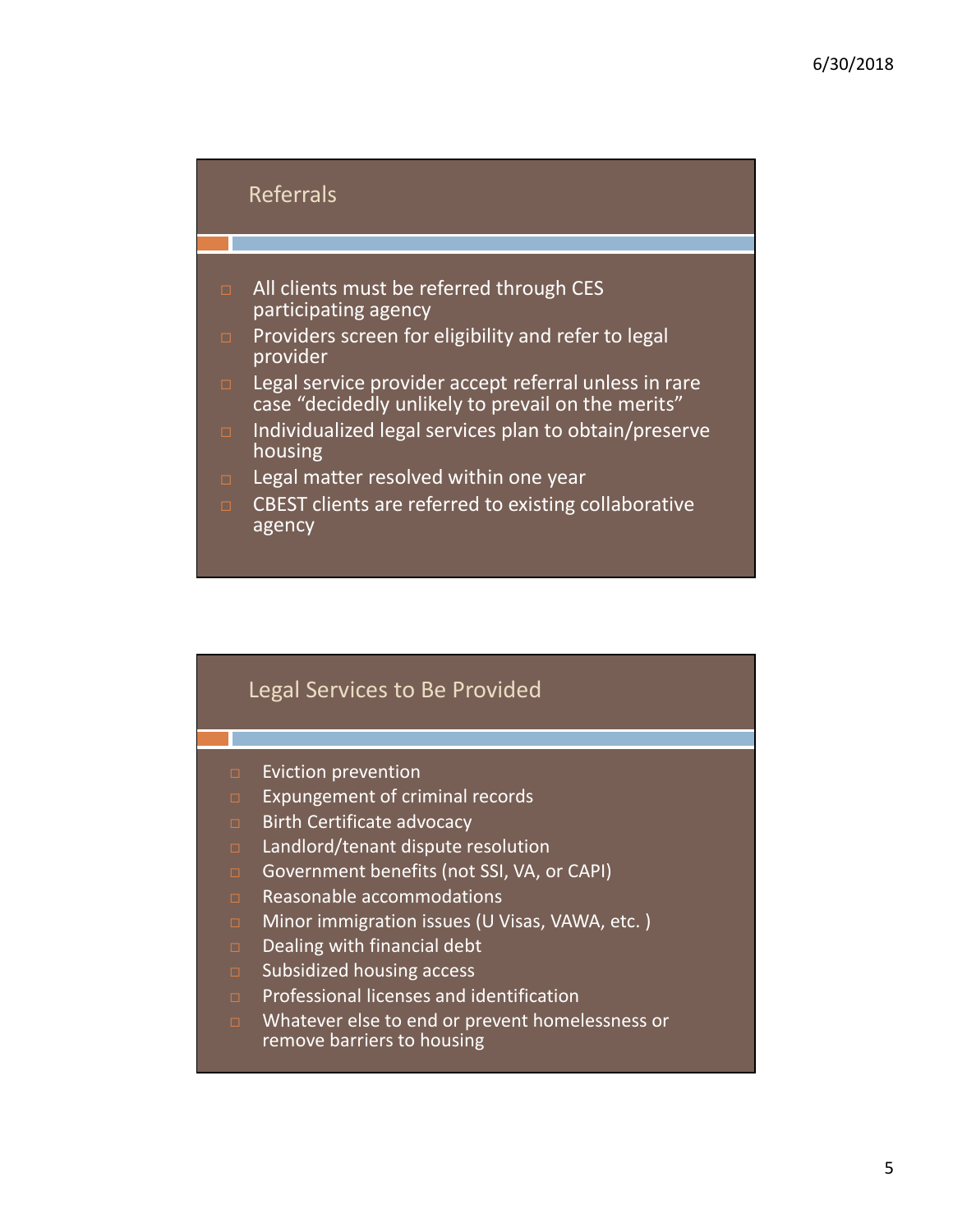